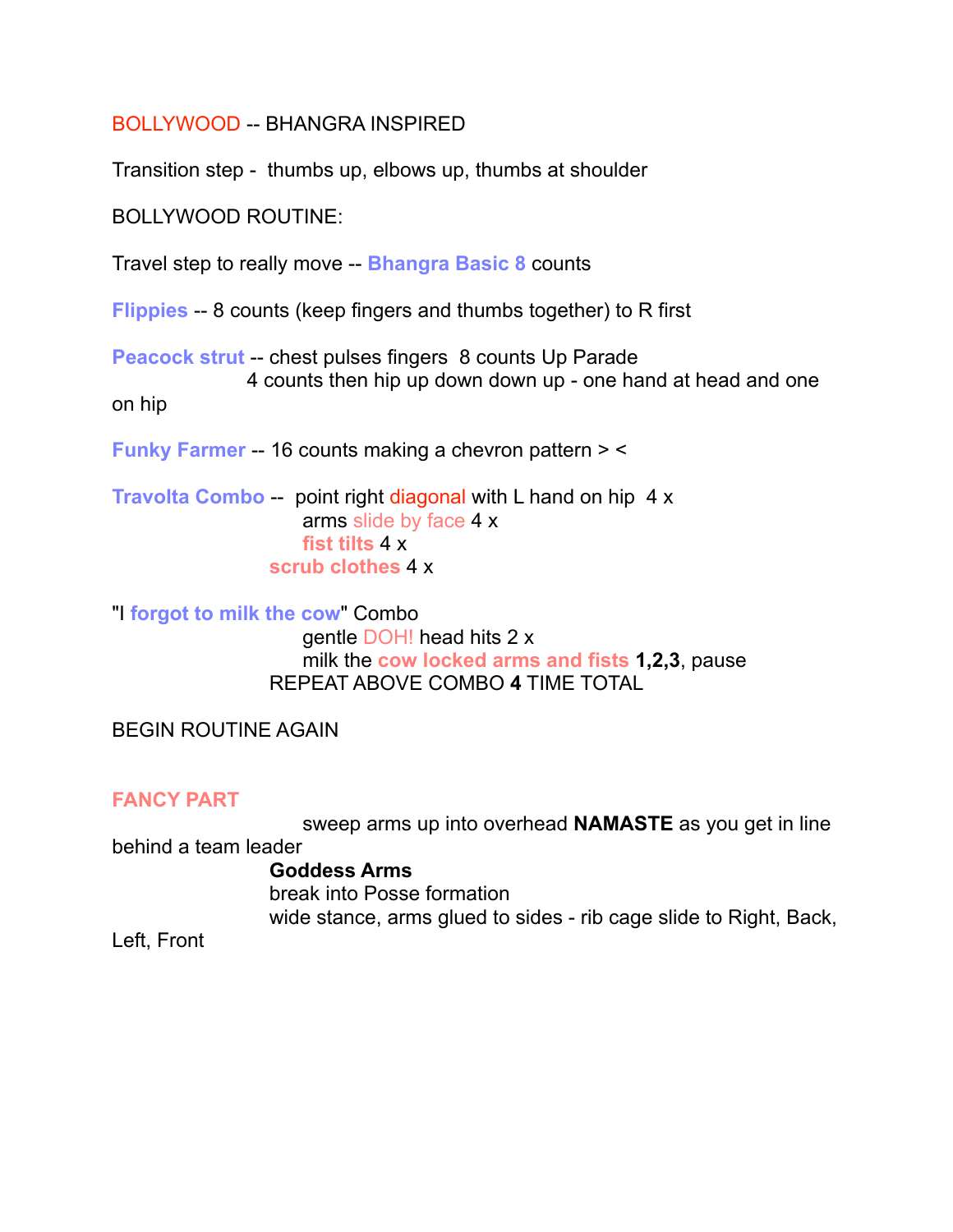## **KHOREZM**

Transition step -- Khorezm footwork with **side flicks** ROUTINE **begins with voice Finger snap**s with crossover step -- **6 x**

**"Polish the furniture"** R hand low, L hand high (turn to R 3 counts, turn to left 3 counts)

Wrist Inside Outside finger snap pulling out -- 6 complete sets

CHORUS: circle sweep both hands from low toward Left and end 2nd postion flip hands  $- R$ , L, R, L double shoulder shrugs double head slides quickly sweep arms back up and REPEAT **REPEAT ABOVE ROUTINE** FOR A TOTAL OF **3 X**

## **FANCY PART:**

Transition step -- Khorezm footwork with **side flicks/** brush hips **6 x**

3rd position **face frame** with **fast wrists R** hand raised higher **6x**

3rd position **face frame** with **fast wrists L** hand raised higher **6x**

**Throwing Kisses** -- **12 counts**

**CHORUS**: circle sweep both hands from low toward Left and end 2nd postion flip hands  $-R, L, R, L$ double shoulder shrugs double head slides quickly sweep arms back up and REPEAT

**Finger snaps with crossover step** -- **6 x**

**"Polish the furniture"** R hand low, L hand high (turn to R 3 counts, turn to left 3 counts)

**Turn in place** and pose in **2nd postion facing Point 2**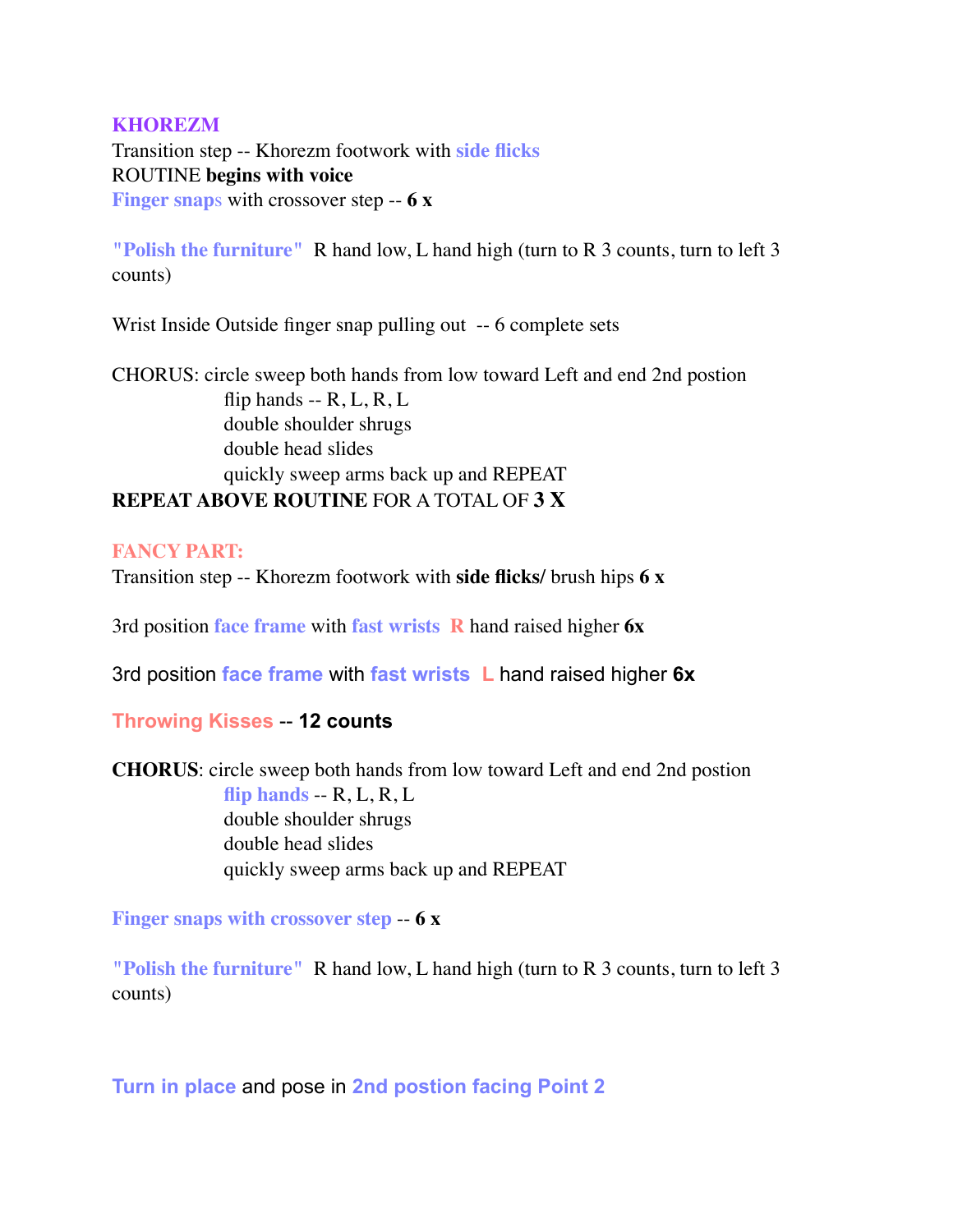## **Persian Routine**

Transition -- musical phrase repeats 4 times 1st time no one moves 2nd time the PERSIAN comes forward 3rd time the second team 4th time the third team

Silk Road Basic with "Main Sabo" (Gentle Breeze) arms above head begin to R slow- fast fast; slow fast fast

**Taj spin** in place end 2 slow spins 1 fast with Bulbul pose to Right -- 2 slow spins on fast

**Wrist touches** Up Down; Up Down; Up Down finish with Offering Pose to Left

**Carving space** - 8 total begin leading with right hand

Circle sweep with "Main Sabo " in front of lap to left Circle sweep with "Main Sabo " in front of lap to right

Leaning forward with arms in 3 position, wrist circles -- 3 sets, then pose in **Shahmaran with shoulder roll**

Change direction and repeat traveling arms in 3 position, wrist circles -- 3 sets, then pose in **Shahmaran with shoulder roll**

Run Forward gesture from heart down body column Run Forward gesture from heart down body colum